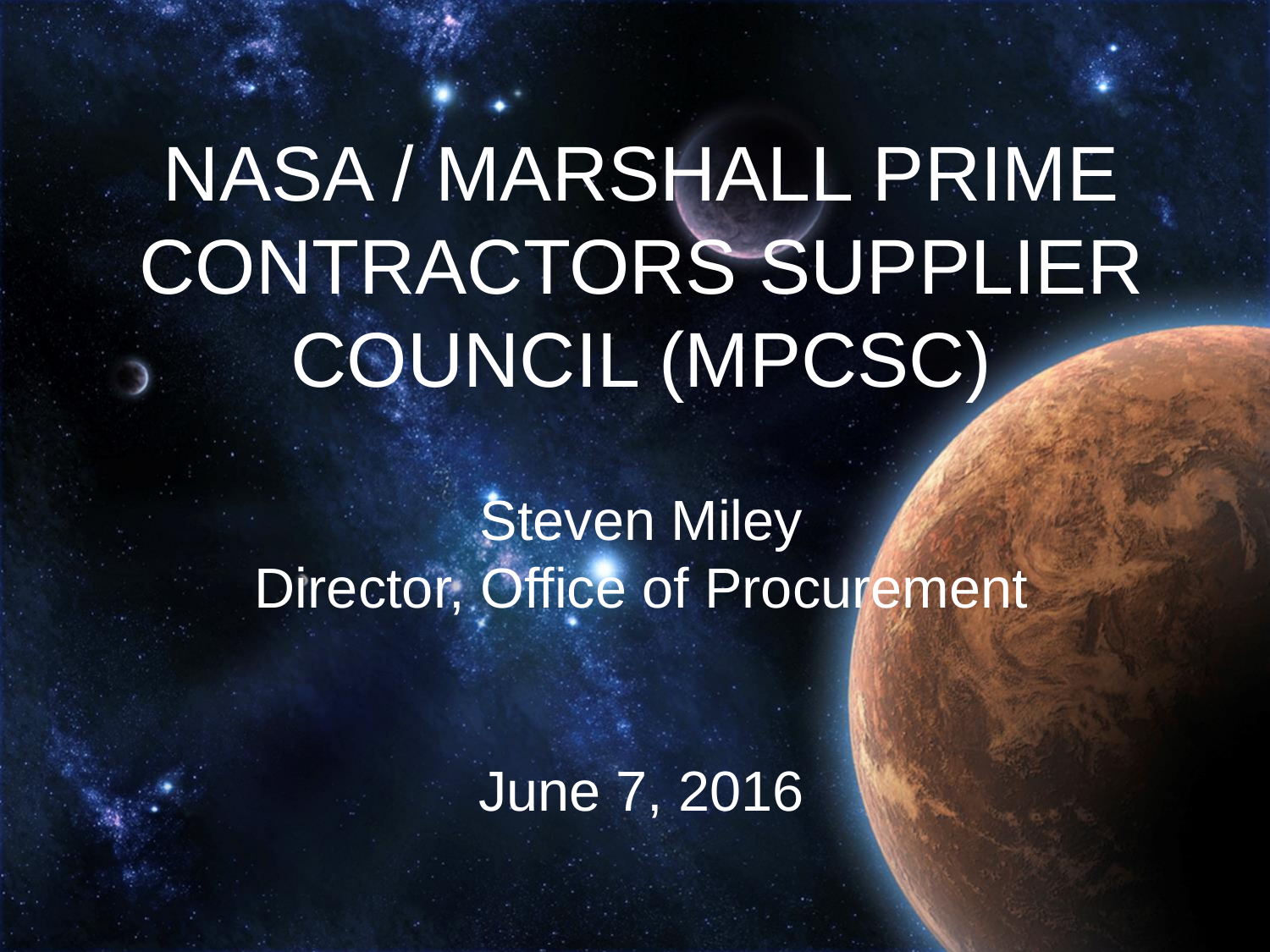## MSFC Procurement 2016 Focus Areas

- Acquire, Develop and Retain Procurement Talent
	- Successfully execute FY16 recruitment and on-boarding by March 2016.
	- Assure mentoring and integration of new GS-11 contract specialists.
	- Complete staffing of Source Selection Office (PS60).
	- Formalize 1102 development pyramid and implement rotations.
- Support MSFC Programs/Projects

**SA** 

- Deliver on procurement schedule commitments.
- Negotiate to achieve timely and fair contract agreements.
- Provide excellent contract administration.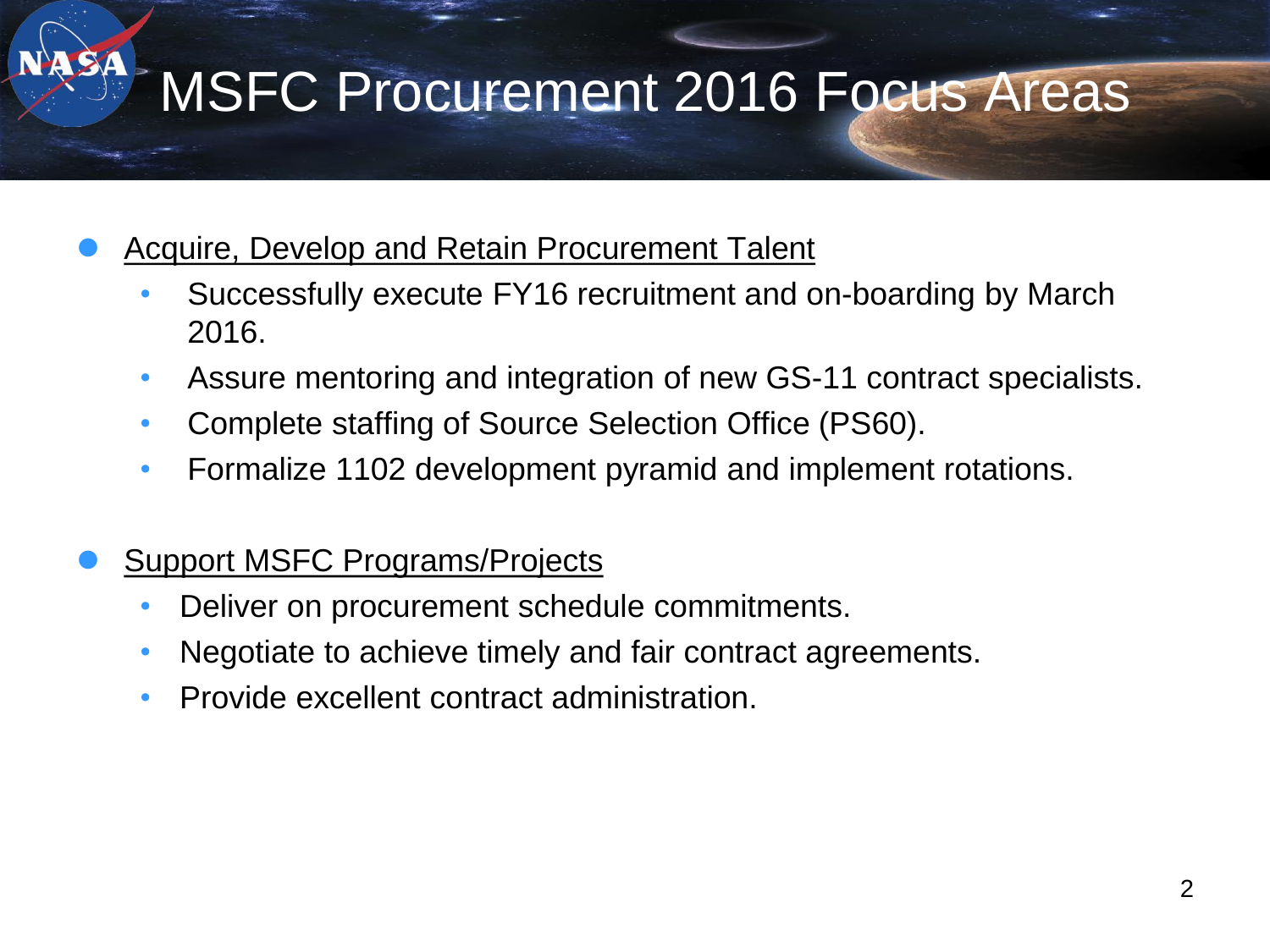## **ASA MSFC Procurement 2016 Focus Areas** (Cont.)

- Improve MSFC Procurement Processes
	- Improve collaborative approaches with involved offices, e.g. requiring organizations, legal, CFO.
	- Support Agency Procurement BSA implementation.
		- Optimize Volume, Time and Leadership.
	- Continue implementing procurement Kaizen recommendations.
	- Complete source selection office infrastructure.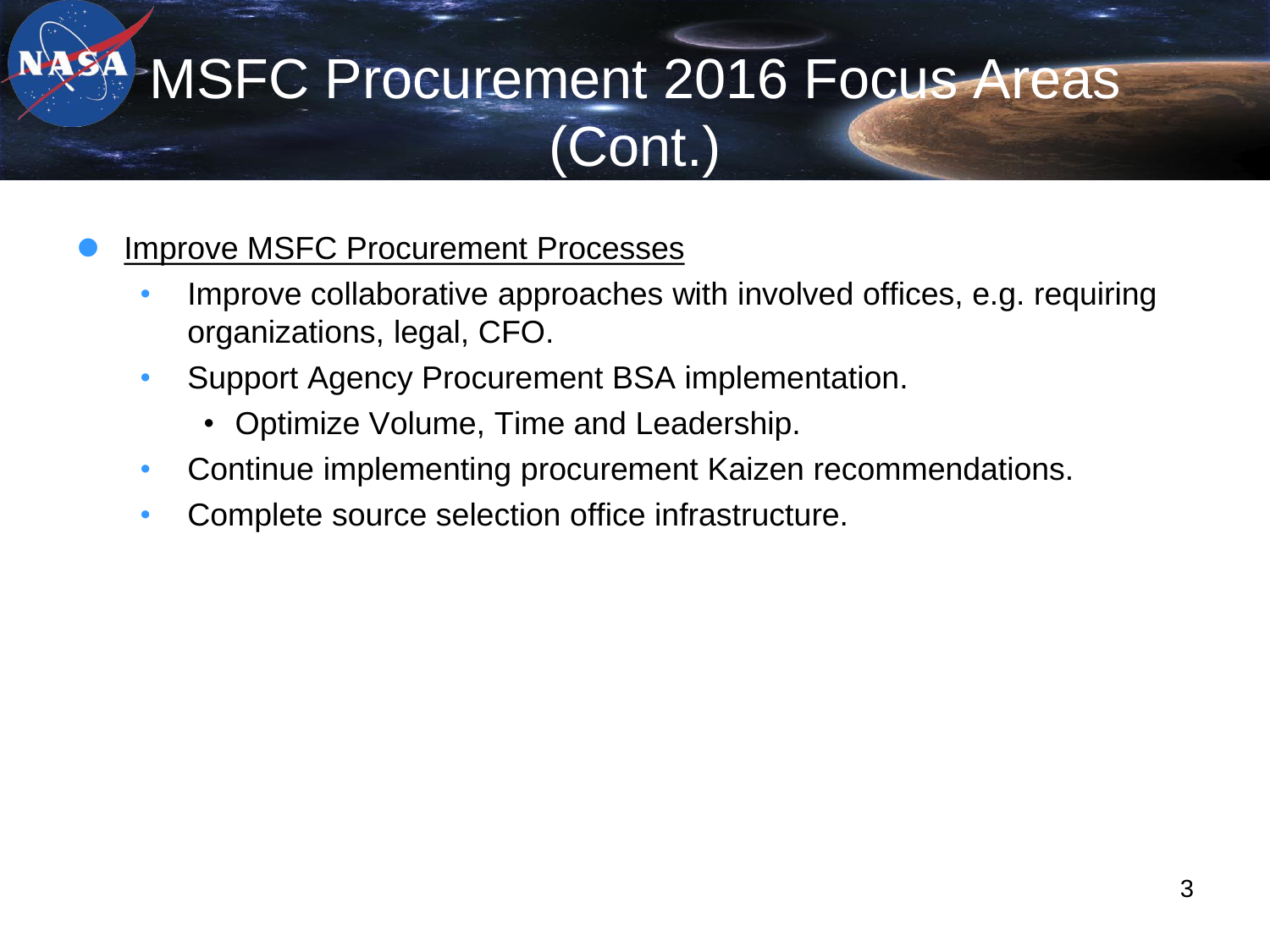### Source Selection Streamlining Initiatives

- Reducing/Eliminating "Key Personnel" bid requirements.
- Streamlined selection methods such as PPTO.
- Simplified/reduced selection criteria.

**SA** 

- "Projectizing" PDT and SEB milestones to drive joint ownership of schedules.
	- Assignment of reviews at the right level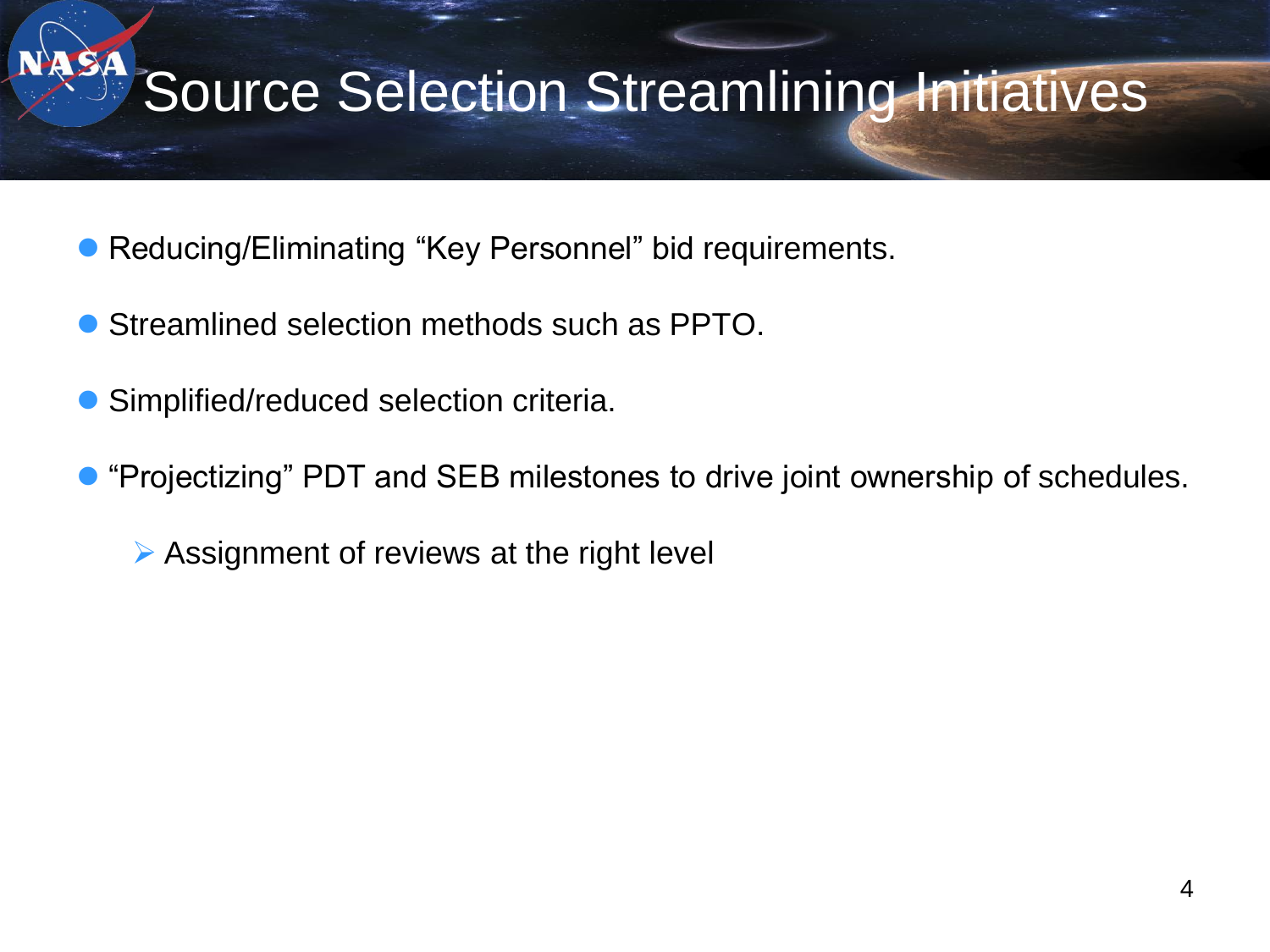## NASA Procurement

# Business Services Assessment (BSA)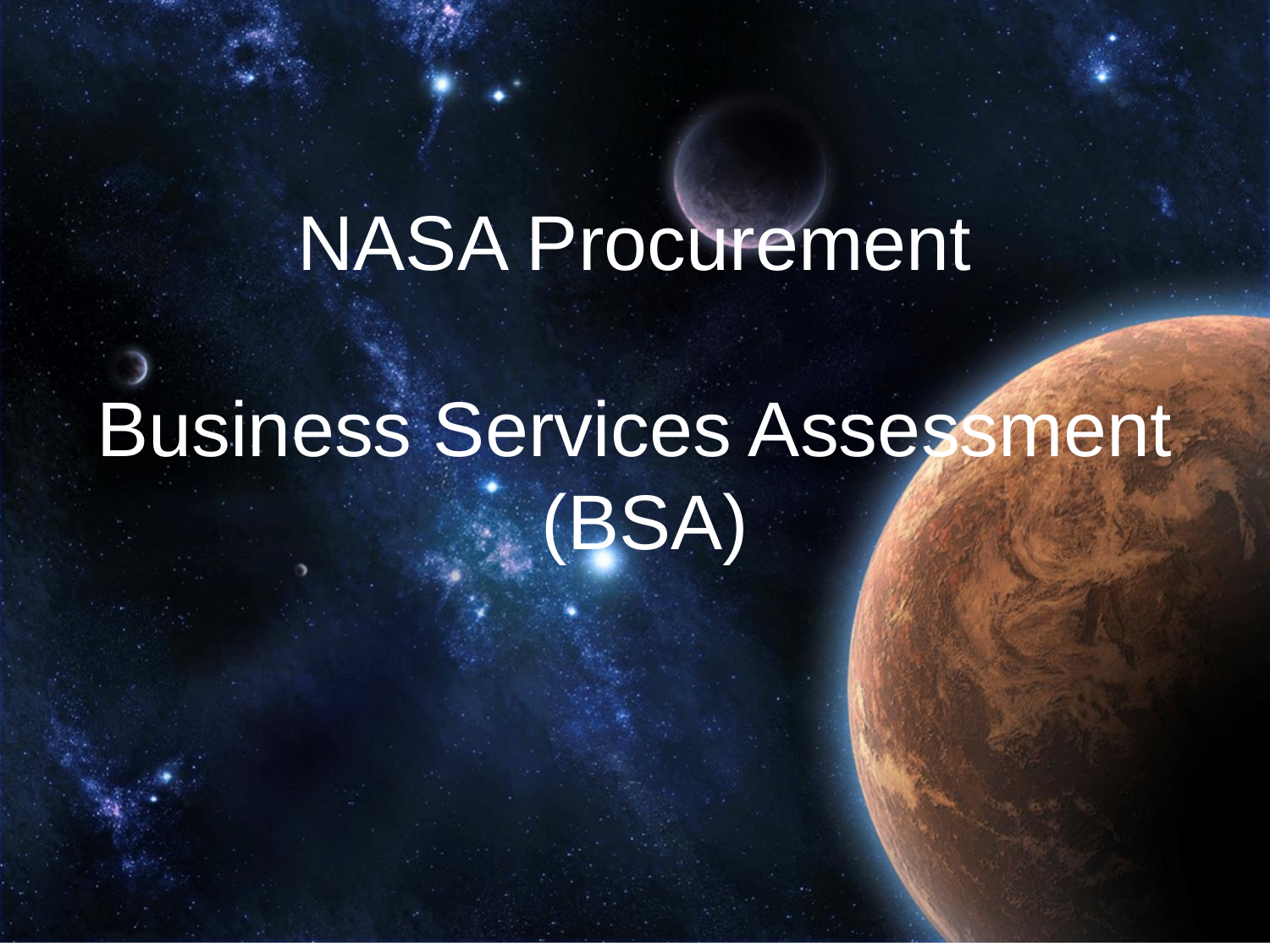#### BSA Process

- NASA established the Business Services Assessment (BSA) in FY15.
- There are 5 Procurement deep dive areas.
- BSA Procurement Core Team is composed of procurement and requiring organization experts.
- Data call and interviews were conducted with NASA Centers and Mission Directorates.
- Core Team reported findings and observations to the Business Services Steering Committee (BSSC) and the Assistant Administrator for Procurement.
- BSSC presented recommendations to the Mission Support Council (MSC).
- Implementation was approved on April 16, 2016.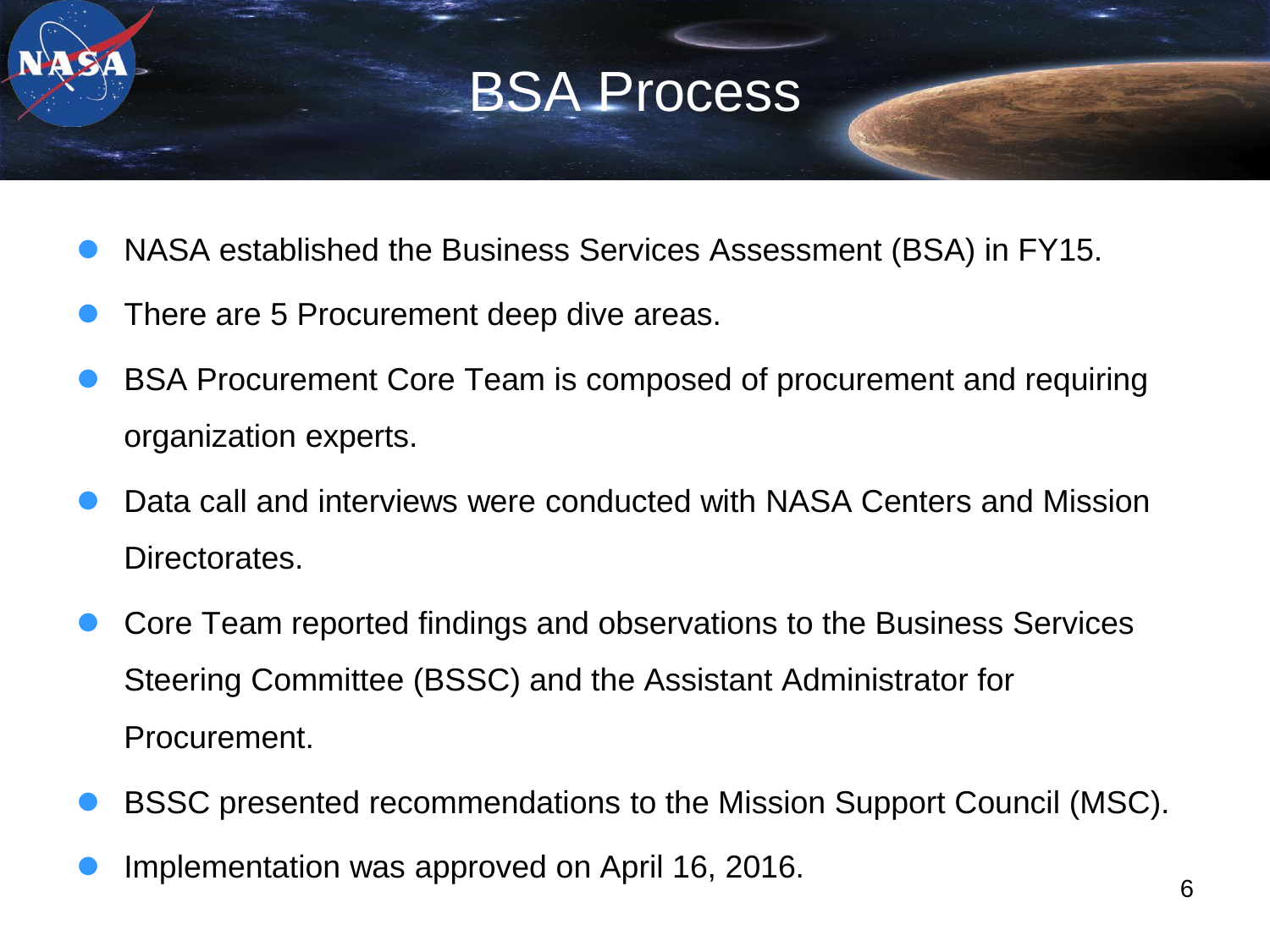

#### BSA Process (Cont.)

#### **Optimizing Volume**

Optimizing Volume options reduce volume of activities, including the number of contracts, tasks, and activities, and the corresponding work being performed with these activities.

| Φ<br>$\circ$<br>ize<br>ε<br>E | <b>Strategic Sourcing</b>      | • Options to evaluate existing contracts and determine if a new contract vehicle is<br>needed or not. |
|-------------------------------|--------------------------------|-------------------------------------------------------------------------------------------------------|
|                               | <b>Acquisition Assignments</b> | • Options for strategic assignments of acquisitions consistent with new Agency<br>operating model.    |
|                               | <b>Contract Administration</b> | . Options to streamline management of existing contracts and procurements.                            |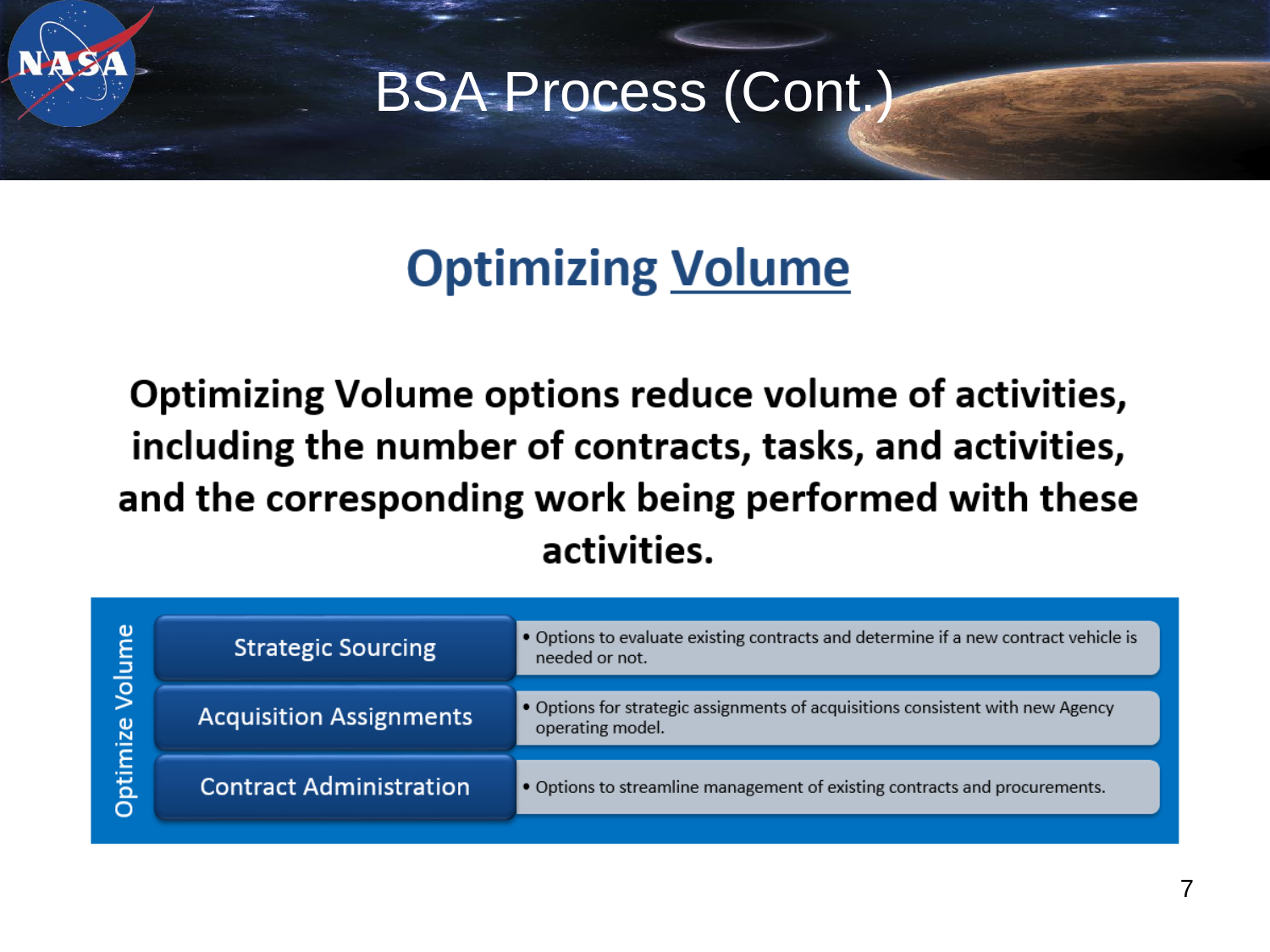

#### BSA Process (Cont.)

#### **Optimizing Time**

Optimizing Time options reduce the lead-times in the process, enable consistent policy and guidance to ensure more efficient practices for NASA.

| $\circ$ | <b>Evaluation Process</b>  | . Options to strengthen leadership and expertise associated with SEBs.                                                             |
|---------|----------------------------|------------------------------------------------------------------------------------------------------------------------------------|
|         | <b>Policy and Guidance</b> | . Options to make streamlined procurements a default approach with strong<br>justification for full up SEBs with standard metrics. |